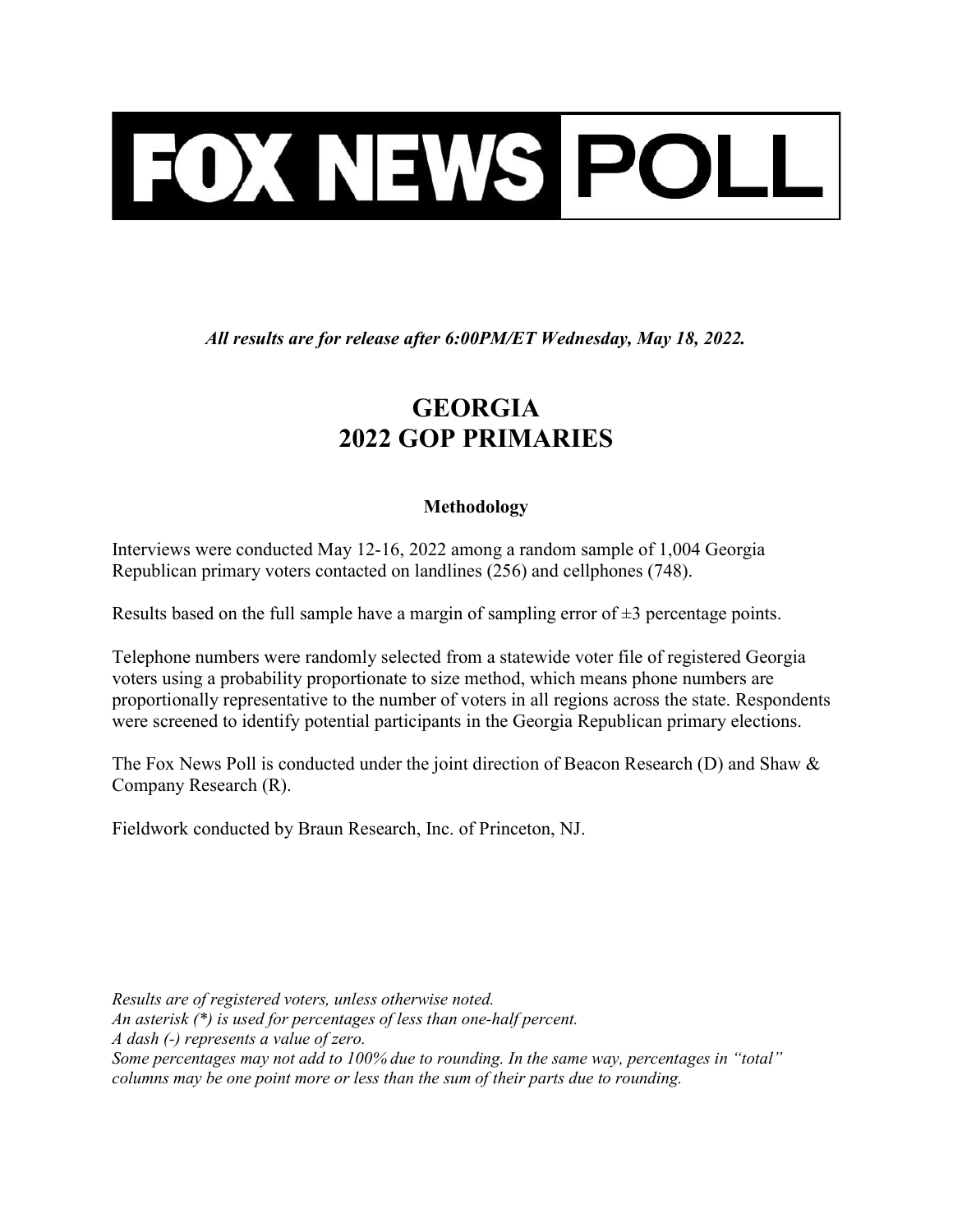1. How likely are you to vote in the May 24 Georgia Republican primary election for governor and U.S. Senator -- will you definitely vote in the Republican primary, probably vote, probably not vote, or definitely not vote? If you have already voted, either early or by sending in a mail or absentee ballot, please just say so.

|              |        | (Already Definitely Probably Probably Definitely (Don't |             |        |                          |  |
|--------------|--------|---------------------------------------------------------|-------------|--------|--------------------------|--|
|              | voted) | vote                                                    | <u>vote</u> |        | not vote not vote know)  |  |
| 12-16 May 22 | 16%    |                                                         |             | $\sim$ | $\overline{\phantom{0}}$ |  |
| 2-6 Mar 22   | ΝA     | 82%                                                     |             | -      | $\overline{\phantom{0}}$ |  |

2. How interested are you in the Republican primary election? Are you:

|                      | Extremely | Verv | Somewhat |   | Not at all (Don't know) |
|----------------------|-----------|------|----------|---|-------------------------|
| 12-16 May 22         | 59%       |      |          |   | ∗                       |
| Q3 Walker supporters | 63%       |      |          |   | ж                       |
| 2-6 Mar 22           | 54%       | 28   |          |   |                         |
| Q3 Walker supporters | 61%       | 28   |          | * | *                       |

3. **IF ALREADY VOTED:** When you cast your early or absentee ballot, who did you vote for in the election for U.S. Senator?] [IF NOT ALREADY VOTED: If the Georgia Republican primary election for U.S. Senator were held today, who would you vote for if the candidates were: [IF NOT SURE: Well, if you had to decide today, which one would you choose?]] [RANDOMIZE]

|                   | 12-16 May 22 2-6 Mar 22 |     |
|-------------------|-------------------------|-----|
| Herschel Walker   | 66%                     | 66% |
| Gary Black        | 8                       | 8   |
| Latham Saddler    | 5                       |     |
| Kelvin King       | 3                       | 3   |
| Josh Clark        | 2                       |     |
| Jonathan McColumn |                         | NΑ  |
| (Other)           |                         |     |
| (Wouldn't vote)   | 2                       | 3   |
| (Don't know)      |                         | 16  |

## [SKIP IF OTHER, WOULDN'T VOTE, OR DON'T KNOW IN Q3, ±3%] [SKIP AND CODE AS CERTAIN IF ALREADY VOTED]

4. Are you certain to support that candidate, or is there a chance you may change your mind?

|                      | Certain to support | May change mind | (Don't know) |
|----------------------|--------------------|-----------------|--------------|
| 12-16 May 22         | 68%                |                 |              |
| Q3 Walker supporters | 74%                | 23              |              |
| 2-6 Mar 22           | 59%                | 39              |              |
| Q3 Walker supporters | 63%                | 34              |              |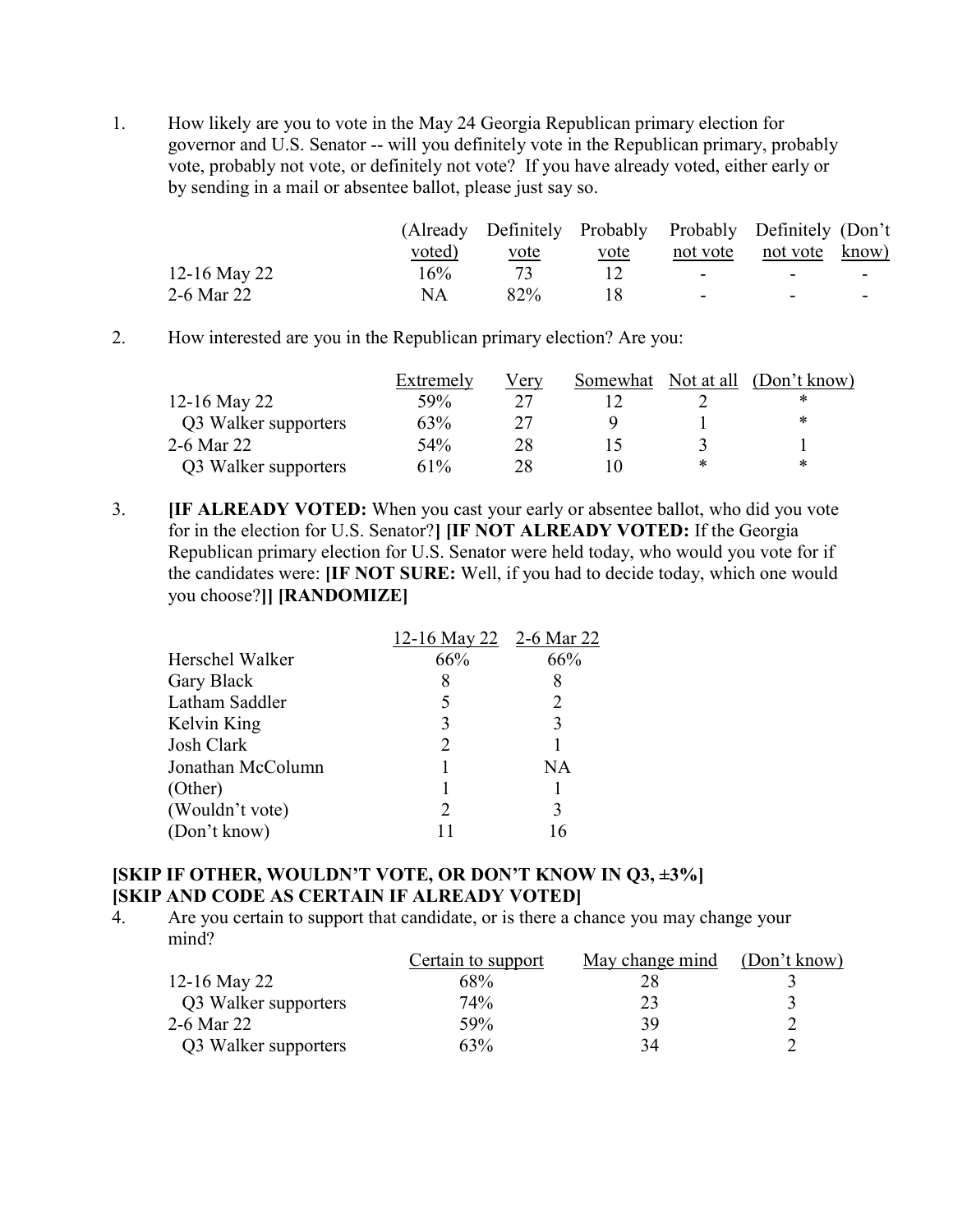5. [IF ALREADY VOTED: When you cast your early or absentee ballot, who did you vote for in the election for governor?] [IF NOT ALREADY VOTED: If the Republican primary election for governor were held today, who would you vote for if the candidates were: [IF NOT SURE: Well, if you had to decide today, which one would you choose?]] [RANDOMIZE]

|                 | 12-16 May 22 2-6 Mar 22 |     |
|-----------------|-------------------------|-----|
| Brian Kemp      | 60%                     | 50% |
| David Perdue    | 28                      | 39  |
| Kandiss Taylor  | 6                       | NA  |
| Catherine Davis |                         | NA  |
| (Other)         |                         | 4   |
| (Wouldn't vote) |                         |     |
| (Don't know)    |                         |     |

## [SKIP IF OTHER, WOULDN'T VOTE, OR DON'T KNOW IN Q5, ±3%] [SKIP AND CODE AS CERTAIN IF ALREADY VOTED]

6. Are you certain to support that candidate, or is there a chance you may change your mind?

|                      | Certain to support | May change mind | (Don't know) |
|----------------------|--------------------|-----------------|--------------|
| 12-16 May 22         | 79%                |                 |              |
| Q5 Kemp supporters   | 83%                |                 |              |
| Q5 Perdue supporters | 73%                | 25              |              |
| 2-6 Mar 22           | 64%                | 34              |              |
| Q5 Kemp supporters   | 65%                | 34              |              |
| Q5 Perdue supporters | 63%                | 34              |              |
|                      |                    |                 |              |

7.-9. In deciding your vote in the Republican primary for governor, please tell me whether each of the following [IF ALREADY VOTED: was / IF NOT ALREADY VOTED: is] extremely important, very, somewhat, or not at all important -- how important [IF ALREADY VOTED: was / IF NOT ALREADY VOTED: is] it that the candidate… [RANDOMIZE]

|                              | Extremely | Very |    |    | Somewhat Not at all (Don't know) |
|------------------------------|-----------|------|----|----|----------------------------------|
| Can win against the          |           |      |    |    |                                  |
| Democrat in November?        | 65%       | 24   |    |    |                                  |
| Supports banning abortion in |           |      |    |    |                                  |
| Georgia?                     | 35%       | 24   |    |    |                                  |
| Is a strong supporter of     |           |      |    |    |                                  |
| Donald Trump?                | 25%       |      | 26 | 29 |                                  |
|                              |           |      |    |    |                                  |